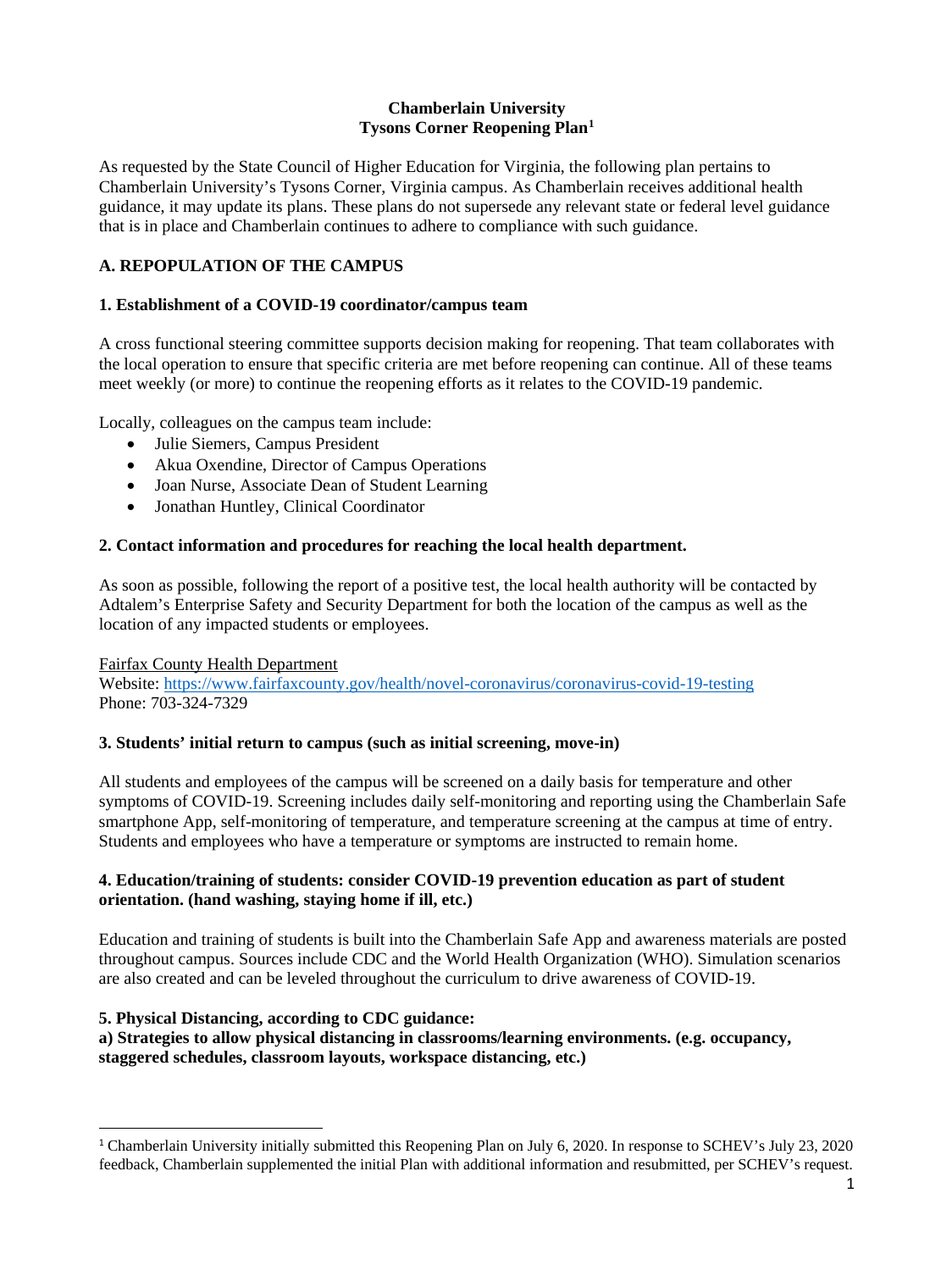Signage and floor markings are in place throughout campus to promote social distancing. Masks are required where social distancing is not possible. Chamberlain will also implement staggered schedules and amended classroom layouts to limit the number of people at any location on campus or at the campus in general.

## **b) Social distancing considerations outside the classroom (e.g. limiting visitors, changes to dining services, extracurricular activities, sorority/fraternity life, etc.)**

Common areas outside of the campus are managed by the landlord's property manager, who has a program for social distancing and sanitation in accordance with CDC guidelines.

Chamberlain will continue to restrict visitors. Chamberlain will not offer extracurricular activities on campus. Chamberlain will not allow access to common areas inside the campus. No dining facilities are on the campus.

## **c) Restrict occupancy/stagger use of communal, shared spaces such as lounges, exercise rooms, dining halls, etc. to ensure physical distancing. Occupancy must be consistent with any active Executive Orders.**

Chamberlain will not allow access to common areas inside the campus. No dining facilities are on the campus. Common areas outside of the campus are managed by the landlord's property manager, who has a program for social distancing and sanitation in accordance with CDC guidelines. At this time, the common areas managed by the landlord are closed until further notice.

## **d) Limitations on size of gatherings and/or strict physical distancing to be in place during gatherings.**

Chamberlain will limit the size of gatherings, per local guidelines. Maximum occupancy and social distancing signage will be in place and will adhere to local, state and county guidelines.

**e) Strategies for food/dining services should be consistent with plans to optimize physical distancing. Plans regarding dining services should consider strategies such as requirements for face coverings, policies to encourage staff to stay home if ill, ensuring adequate hand hygiene, routine cleaning/disinfection, and health screenings for staff. Implement engineering controls including: limiting the number of diners or other methods of crowd control, appropriate spacing between tables, eliminating buffet-style or self-serve food, and take out/delivery options.** 

Chamberlain will not offer food and dining services. If students are on campus and have food delivered, students will have to leave the building to obtain the delivery since visitors are not allowed. Students will eat in specific areas where furniture has been removed to support social/physical distancing. A dedicated porter is on site to clean/sanitize as necessary.

## **6. Hygiene practices and cleaning/disinfecting protocols.**

## **a) Cleaning and disinfection protocols to include frequently touched surfaces; transport vehicles; schedules for increased cleaning, routine cleaning, and disinfection; ensuring adequate cleaning supplies and correct use/storage**

Cleaning and disinfection protocols include day and night service, and nightly janitorial services focusing on high touch-point areas. Hospital-grade disinfectants are used in high touch learning environments, following CDC guidelines. Chamberlain has protocols to wipe down specialty equipment. Colleagues are trained in cleaning simulator equipment between uses.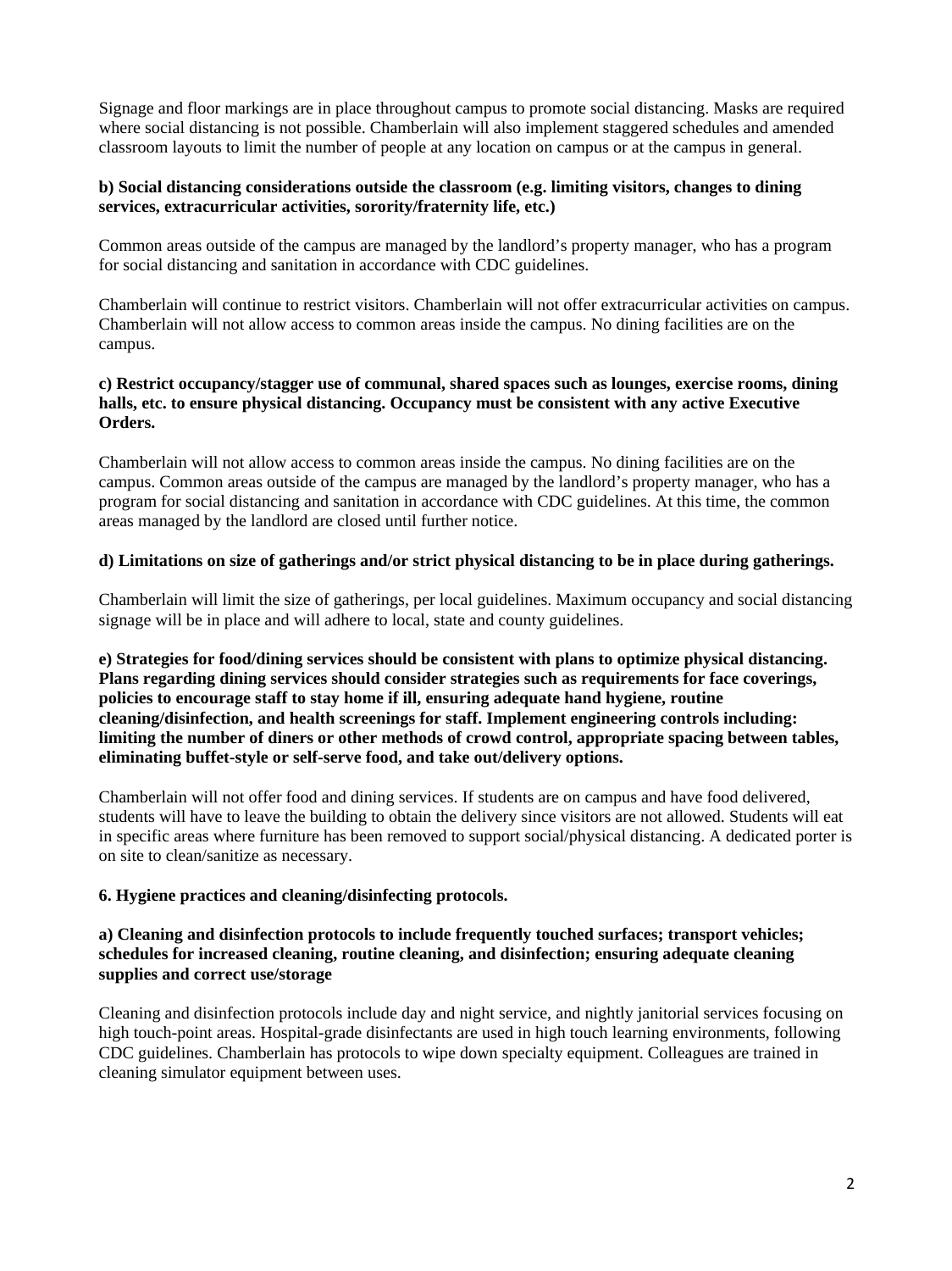## **b) Provisions for hand sanitizer/handwashing stations**

Hand sanitizer is a part of the common program for the campus in high traffic areas, and additional hand sanitizer will be placed throughout the campus.

### **c) Minimize shared objects and ensure adequate supplies to minimize sharing to the extent possible (e.g. dedicated student supplies, lab equipment, computers, etc.).**

Students will bring their own devices and sharing computers will be limited where possible in the simulation center. Chamberlain has provisioned supplies to clean the simulators between usage according to manufacturer guidelines.

**7. Housing: it is difficult to maintain physical distancing in on-campus housing, even with modifications. Plans should consider strategies to decrease the risk such as requirements for face coverings in shared spaces, reminders of proper hand hygiene, enhanced cleaning, training for residential advisors/live in staff, restrictions on events/social activities in housing facilities, establishment of occupancy limits, restrictions on building access, etc. IHEs may want to require training and document training of certain staff.** 

Not Applicable. Chamberlain does not offer on-campus housing.

### **8. Consideration of vulnerable individuals (e.g. 65 years or older, underlying health conditions):**

## **a) Policy options to support those at higher risk for severe illness to mitigate their exposure risk (e.g. telework, modified job duties, virtual learning opportunities).**

Telework is supported and encouraged where possible. Colleagues at high risk for severe illness should work with Chamberlain's HR department to determine options. Students at high-risk will work with our ADA liaison and the Student Services team to determine options.

### **b) Implement flexible sick leave policies and practices that enable faculty, staff and students to stay home or self-isolate when they are sick or have been exposed.**

Chamberlain requires all faculty, staff and students to stay home or self-isolate when they are sick or have been exposed. Chamberlain will be flexible in supporting their return to work and school.

## **c) Develop policies for return to class/work after COVID-19 illness.**

Chamberlain will be flexible in supporting return to work and school. Students or employees who test positive must meet CDC criteria for return to campus including the following:

- 1. Student or employee has had three days with no fever **and**
- 2. Symptoms have improved **and**
- 3. 10 days have passed since symptoms first appeared

Alternatively, if student or employee tests negative for COVID-19 on two consecutive tests performed at least 24 hours apart, they may also return to campus.

## **9. International student considerations (e.g. COVID-19 travel health risks, CDC returning travelers guidelines, travel registry, etc.)**

Students or colleagues who travel internationally will be required to adhere to CDC recommended quarantine upon return from international travel.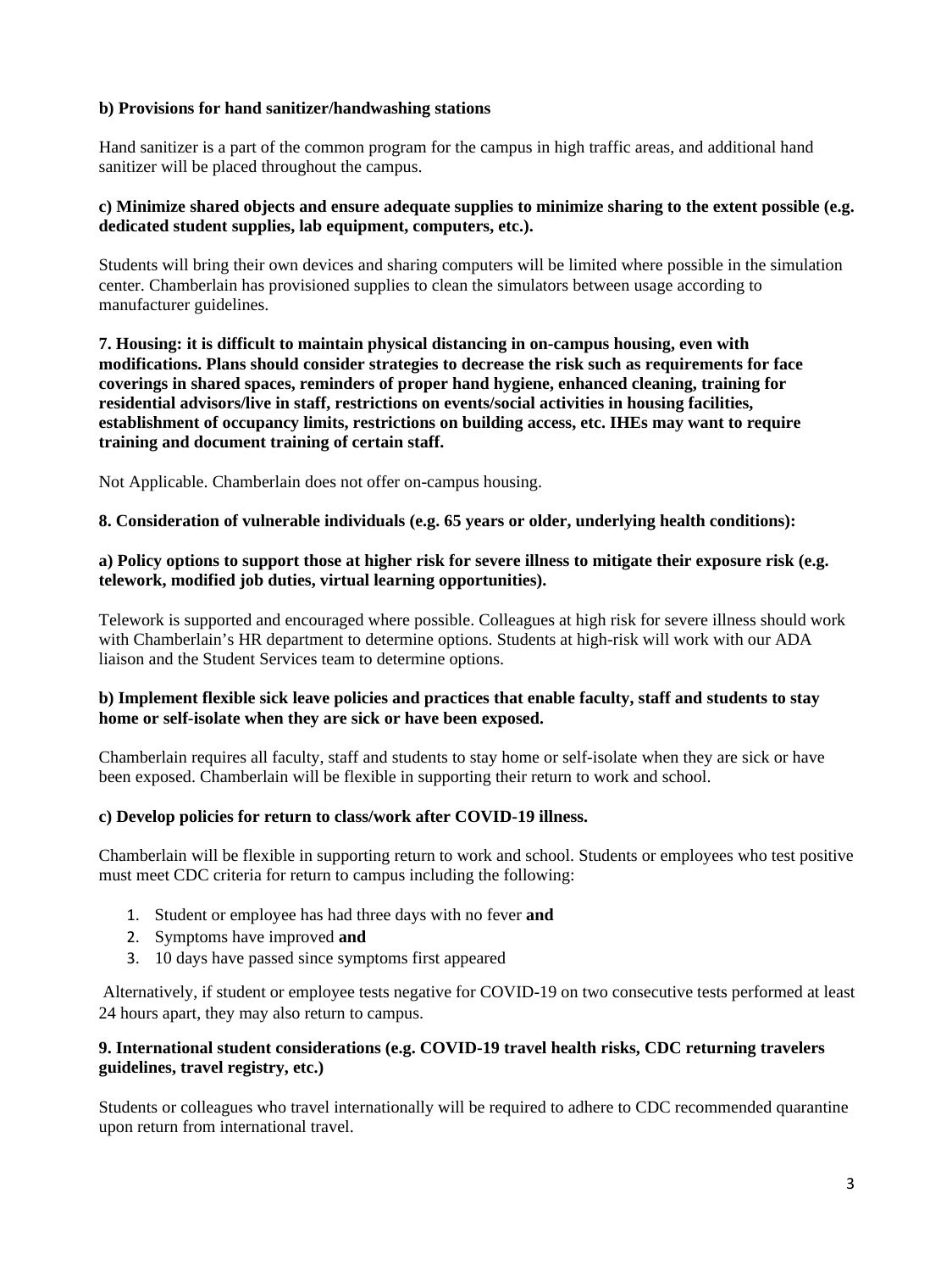\*The Chamberlain SAFE App will reinforce policy that no entry to campus is permitted within 14 days of international travel.

### **10. Partnership and communication/information sharing with the local community, health systems and other stakeholders.**

Per internal guidelines, all COVID-19 cases will be reported to the local health department. Chamberlain continuously monitors health guidelines.

#### **11. Face coverings.**

#### **a) Plans submitted by each institution should include information on how it intends to teach/reinforce use of face coverings among students, faculty and staff.**

Face coverings are required on campus at all times when not able to social distance. Students and colleagues will bring their own face coverings, but if they do not have one, Chamberlain will provide one. Face coverings are required in all lab and simulation areas. Chamberlain follows the CDC guidelines to educate colleagues and students on how to use face coverings and hand hygiene practices.

Awareness materials are posted throughout the campus promoting the use of face coverings when not able to social distance.

**b) For Faculty cloth face coverings should be worn in times when at least six feet physical distancing cannot be maintained. For example, an instructor standing in a classroom seven feet from students could teach without a face covering. During meetings or gatherings or in narrow hallways or other settings where physical distancing may not be easy to maintain, a face covering would be prudent to wear. Other considerations such as speaking loudly, singing, etc should be considered and may require additional distance.** 

Face coverings are required on campus at all times when not able to social distance. Students and colleagues will bring their own face coverings, but if they do not have one, Chamberlain will provide one. Face coverings are required in all lab and simulation areas.

### **c) Students should be encouraged to wear cloth face coverings in times when at least six feet of physical distance cannot be maintained.**

Face coverings are required on campus at all times when not able to social distance. Students and colleagues will bring their own face coverings, but if they do not have one, Chamberlain will provide one. Face coverings are required in all lab and simulation areas.

#### **d) Institutions should consider adopting relevant business-sector guidance for staff regarding the use of face coverings (e.g. fitness center, dining, student services, etc.). Face coverings should be worn in public facing areas and in office spaces where six feet of physical distance cannot be maintained.**

Face coverings are required on campus at all times when not able to social distance. Students and colleagues will bring their own face coverings, but if they do not have one, Chamberlain will provide one. Face coverings are required in all lab and simulation areas.

#### **12. Student Health Services (SHS):**

Not applicable. Chamberlain does not have a student health service. Chamberlain refers students to the local health department. Chamberlain offers services through ASPIRE, which can connect students to local healthcare providers in their community.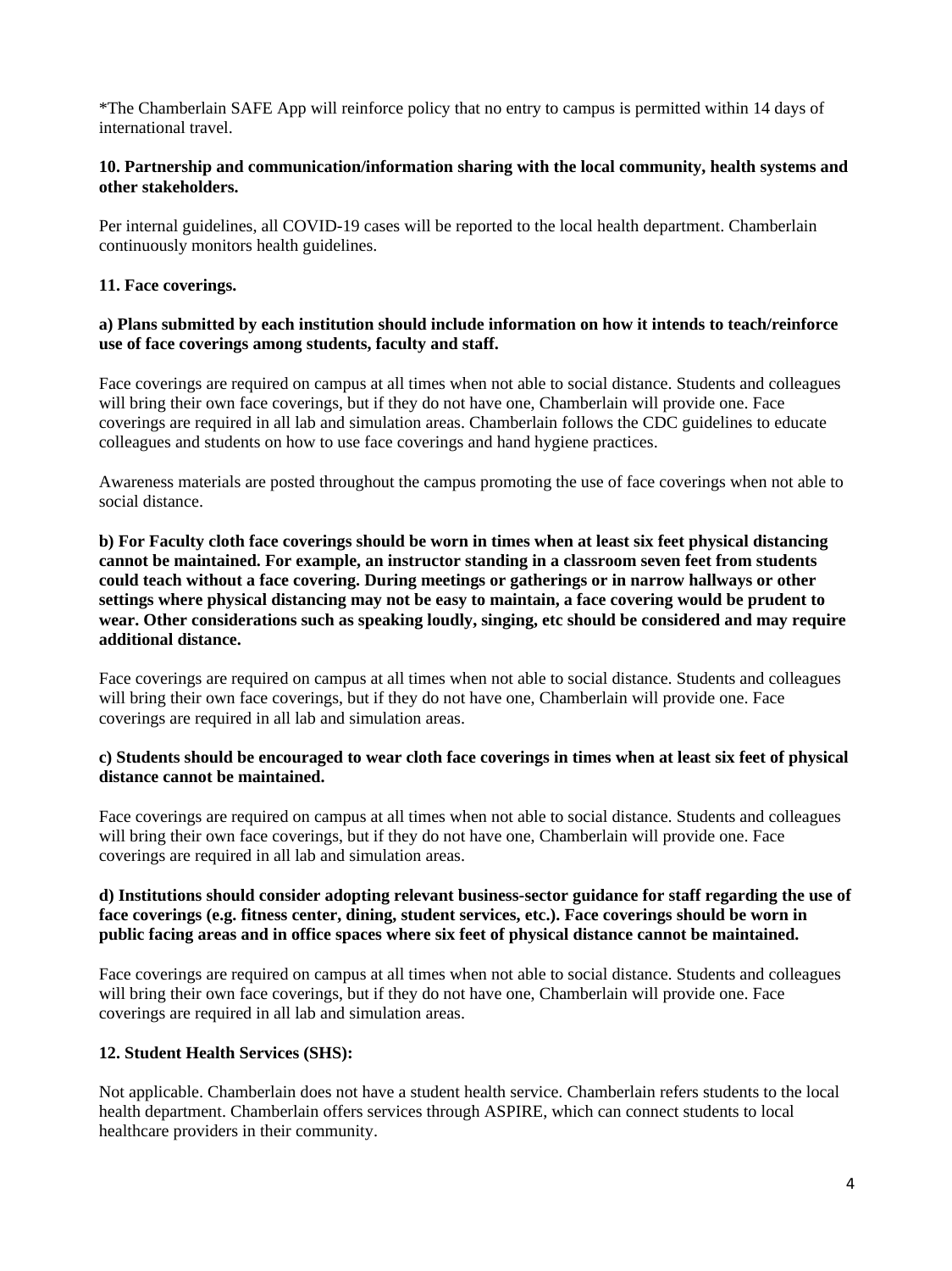# **e) Assurance of provision of medical-grade PPE for health services staff**

Not applicable.

# **f) Maintenance of typical (non-COVID-19) health services**

Not applicable.

**g) Mental health services** 

Not applicable.

**h) SHS facility considerations such as waiting areas, signage, environmental management/cleaning, IT considerations, etc.** 

Not applicable.

**i) SHS administrative/staff considerations such as PPE, employee health program protocols, education/training of staff, billing/charges, staff scheduling, etc.** 

Not applicable.

**a) SHS patient care considerations such as online appoint-ments, strategies to limit shared objects (e.g. pens, keypads), triage protocols, screening forms, patient screening procedures (e.g. for symptoms/temperature checks before entering the clinic).** 

Not applicable.

## **13. Large events, including athletic events, and others such as ceremonies or performances**

Not applicable. Chamberlain will not host large events.

# **14. Communications strategy**

Chamberlain's SAFE App informs students and there is regular email communications from faculty and campus leadership. Chamberlain also uses a mass communication tool in the event of an emergency. Any positive COVID-19 case will be communicated to impacted campus populations.

Chamberlain also maintains a COVID-10 FAQs page, available at [https://www.chamberlain.edu/coronavirus.](https://www.chamberlain.edu/coronavirus)

## **15. Orientation and education/training, including anti-stigma training**

Chamberlain will work with internal resources to ensure that colleagues and students understand the longstanding impact an individual may have following a COVID-19 infection. In addition to caring for those infected, Chamberlain will raise awareness with colleagues and students of those long-term impacts and provide options to support anyone recovering from COVID-19 infections.

# **B. MONITORING HEALTH CONDITIONS TO DETECT INFECTION**

# **1. Daily health screening questions and/or other health monitoring approaches that can be used to monitor health of the campus population.**

Each day, the Chamberlain SAFE App asks that all students and colleagues answer questions related to whether they have experienced symptoms before coming to campus. This is monitored daily with appropriate follow up as necessary.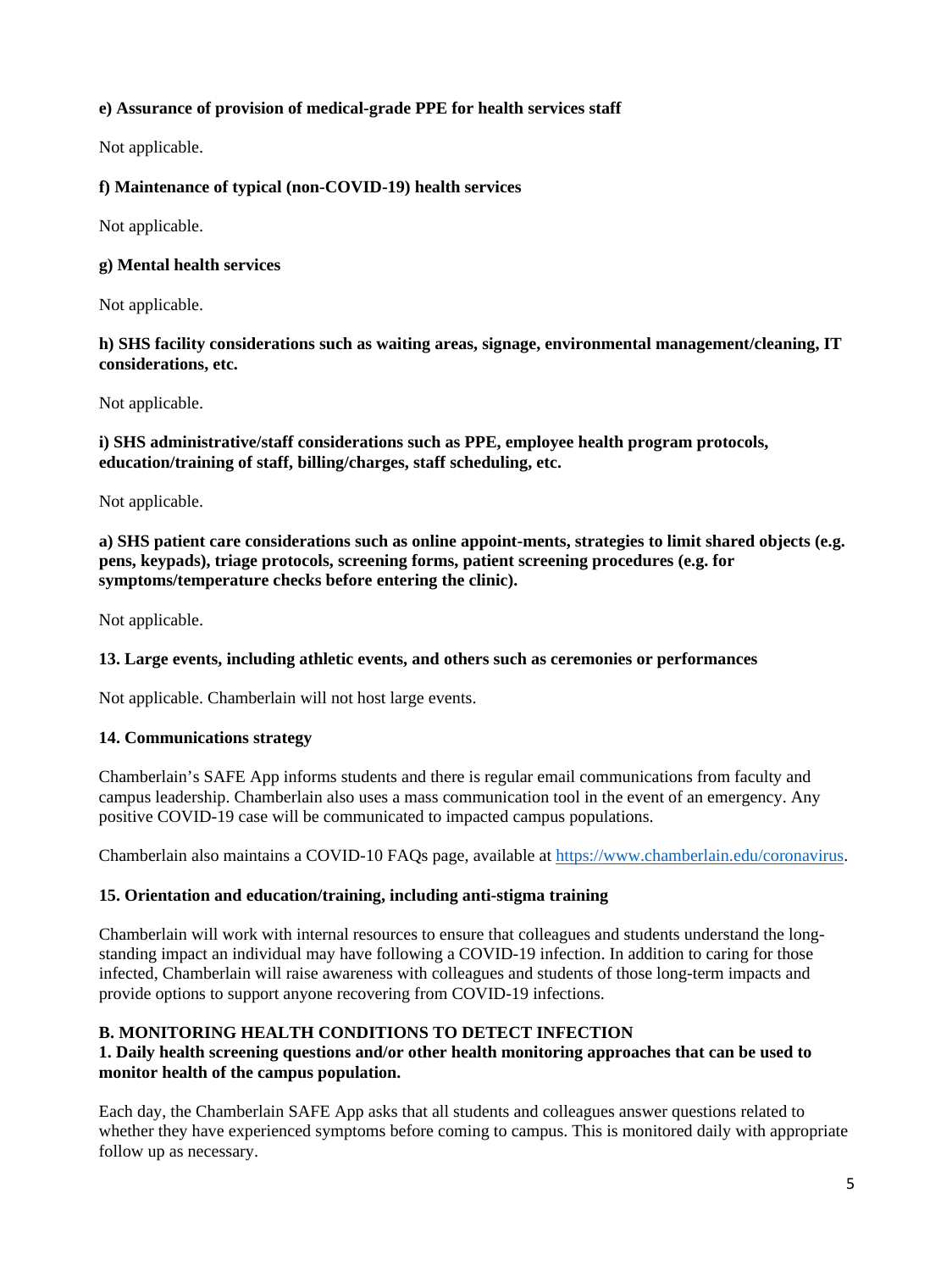## **2. Campus level syndromic (disease) surveillance using electronic health record data or other disease surveillance methods as feasible.**

Not applicable. While Chamberlain monitors for positive responses, it does not have disease surveillance or electronic health records.

**3. Establishment of a testing strategy. Testing strategies should consider testing for all students, faculty or staff with symptoms and access to testing for close contacts of cases as recommended by public health. Institutions may consult with their local health department, local health systems and other relevant partners.** 

Protocols are established for testing or symptom monitoring when symptoms are detected, based on CDC guidelines.

Individuals must stay away from campus until they meet the following criteria:

• Three days with no fever, *and* symptoms have improved, *and* it has been 10 days since symptoms first appeared.

OR, alternatively,

• Two consecutive tests with negative results performed at least 24 hours apart.

## **C. CONTAINMENT TO PREVENT SPREAD OF THE DISEASE WHEN DETECTED**

### **1. Partnership with VDH for contact tracing**

Chamberlain does not have a partnership with VDH for contact tracing. Chamberlain will have its own contact tracing program in place and will refer to VDH for tracing in the community.

#### **2. Quarantining and isolating (provision of housing, basic needs, medical case management)**

All colleagues and students with symptoms or a positive result are excluded from campus. **3. Campus outbreak management** 

In the event that a student or colleague communicates a positive COVID-19 test, and the individual who tested positive was at a facility in the last 14 days, notifications of institution and vertical leadership shall be completed and Corporate Communications will be advised. Additionally, the Dean of Campus Operations (DCO)/Incidence Commander (IC) will immediately begin to evaluate locations within the campus where the potentially exposed individual was present along with a list of individuals in close contact with the potentially exposed individual.

Evaluation of the location's ongoing operation following the report of a positive test shall be based on several factors. These include specific details regarding the case and potential exposure and where the potentially exposed individual was present within the location.

If it is determined that the potentially exposed individual was only present in limited areas of the location, that area shall be secured and entry to the area restricted. If additional individuals were exposed to a potential case of COVID-19, areas of the location where they were present need to be considered as potentially exposed.

If the individual who has tested positive was present in large sections of the building and closing of defined areas of the building is not possible, the location may be closed after approval from the vertical leader is received. The local health department will also be consulted in the event of any positive tests.